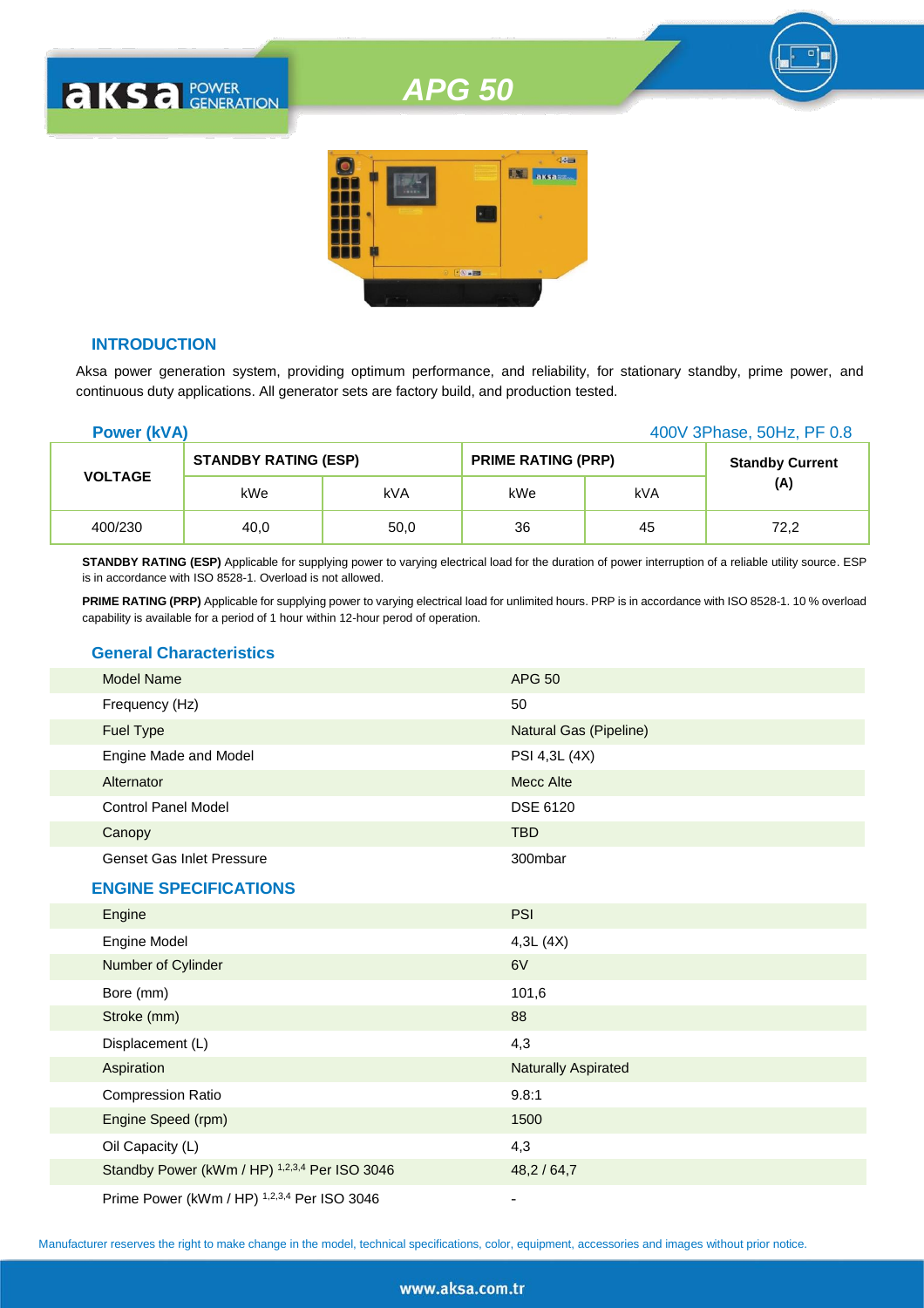**AKSA POWER** 

*APG 50*



# **ALTERNATOR CHARACTERISTICS**

| <b>Manufacturer</b>               | <b>Mecc Alte</b> |
|-----------------------------------|------------------|
| Alternator Made and Model         | ECP32 1M/4C      |
| Frequency (Hz)                    | 50               |
| Power (kVA)                       | 50               |
| Voltage (V)                       | 400              |
| Phase                             | 3                |
| A.V.R.                            | <b>DSR</b>       |
| <b>Voltage Regulation</b>         | $(+/-)1%$        |
| <b>Insulation System</b>          | H                |
| Protection                        | IP23             |
| <b>Rated Power Factor</b>         | 0,8              |
| Weight Comp. Generator (kg)       | 186              |
| Cooling Air (m <sup>3</sup> /min) | 15,7             |
|                                   |                  |

#### **Canopy Dimensions**

| Length (mm) | <b>TBD</b> |
|-------------|------------|
| Width (mm)  | TBD        |
| Height (mm) | <b>TBD</b> |

1 Max load and overload ratings based on ISO 3046 gross flywheel power.

2 Technical data based on ISO 3046-1 standards of 77°F(25°C), 14.5Psia (100kPa) and 30% relative humidity.

3 Production tolerances in engines and installed components can account for power variations of ± 5%. Altitude, temperature and excessive exhaust and intake restrictions should be applied to power calculations.

4 All fuel and thermal calculations unless otherwise noted are done at ISO 3046 rated load using LHV for NG of 48.17 MJ/kg.

5 At 0.5 in-H2O of Package Restriction at STP

6.Volume calculated using density of 0.717 kg/m3 for NG, 0.51 kg/L for LPG

Manufacturer reserves the right to make change in the model, technical specifications, color, equipment, accessories and images without prior notice.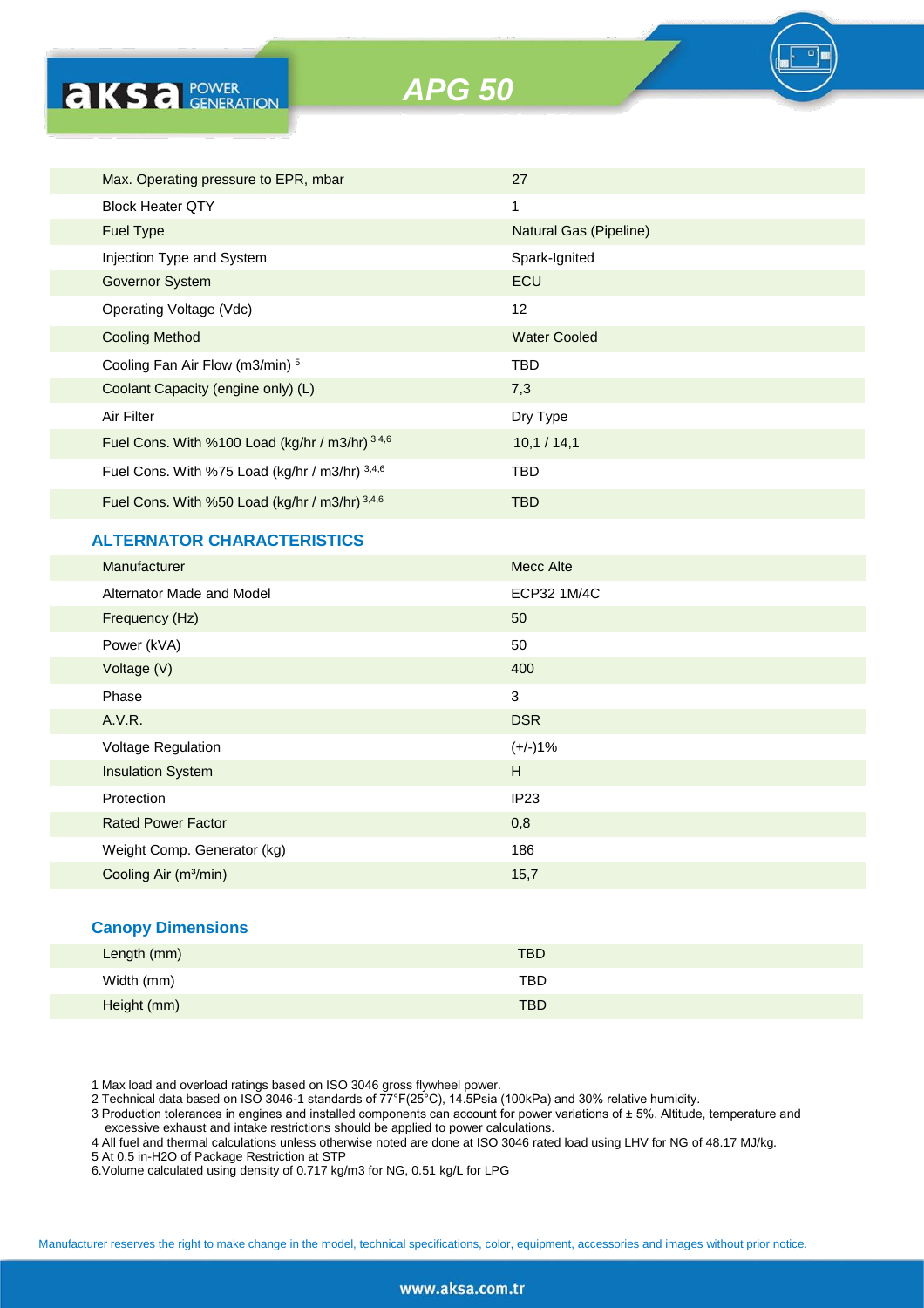# *APG 50*

# 7  $10$  $11$ 6  $13$ 3  $12$ 8  $\overline{2}$ 9 5

- **1.**Steel structures
- **2.** Emergency stop push button
- **3.** Canopy and panels made from powder coated sheet steel.
- **4.** Control panel is mounted on the baseframe. Located at the right side of the generator set
- **5.** Oil could be drained via valve and a hose
- **6.** Exhaust system in the canopy
- **7.** Special large access doors for easy maintanance
- **8.** In front and back side special large access doors for
- easy maintanance
- **9.** Base frame
- **10.** Lifting points
- **11.** The cap on the canopy provides easy accsess to radiator cap.
- **12.** Sound proofing materials
- **13.** Plastic air intake pockets.

# **INTRODUCTION**

**AKSA FOWER** 

Sound-attenuated and weather protective enclosures for generating sets from Aksa, meet event the sound requirements and provide optimum protection from inclement weather and development by our specialist acoustic engineers. Our modular designed sound insulated canopies provide ease of access for servicing and general maintenance and interchangeable components permitting on-site repair. Enclosures are designed to optimize genset cooling performance, providing you with confidence that genset ratings and ambient capability.

# **Control Panel**

| <b>Control Module</b>      | <b>DSE</b>    |
|----------------------------|---------------|
| Control Module Model       | DSE 6120      |
| <b>Communication Ports</b> | <b>MODBUS</b> |



#### **Devices**

DSE, model 6120 Auto Mains Failure control modüle, Battery charger input 198-264 volt, output 27,6 V 5 A (24 V) or 13,8 Volt 5A (12V), Emergency stop push button and fuses for control circuits

### **CONSTRUCTION and FINISH**

Comonents installed in sheet steel enclosure.

Phosphate chemical, pre-coating of steel provides corrosion resistant surface

Polyester composite powder topcoat forms high gloss and extremely durable finish

Lockable hinged panel door provides for easy component access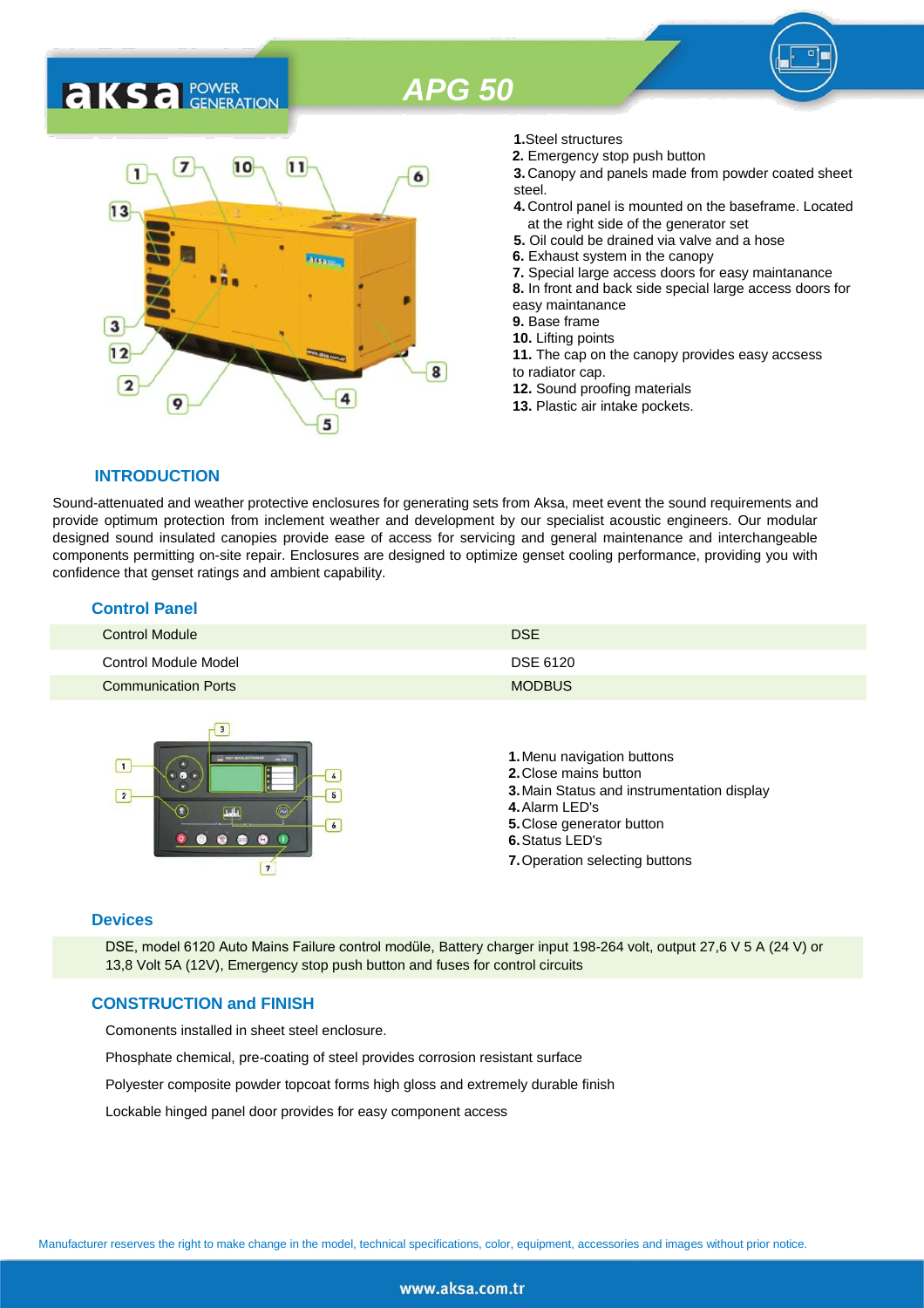

## **INSTALLATION**

Control panel is mounted on baseframe with steel stand. Located at the right side of the generator set (When you look at the Gen.Set. from Alternator).

# **GENERATING SET CONTROL UNIT**

The DSE 6120 module has been designed to monitor generator frequency, volt, current, engine oil pressure, coolant temperature running hours and battery volts.

Module monitors the mains supply and switch over to the generator when the mains power fails.

The DSE6120 also indicates operational status and fault conditions, Automatically shutting down the Gen. Set and giving true first up fault condition of Gen. Set failure.The LCD display indicates the fault.

### **STANDARD SPECIFICATIONS**

- Microprocessor controlled.
- LCD display makes information easy to read
- Automatically transfers between mains (utilty) and generator power.
- Manual programming on front panel.
- User-friendly set-up and button layout. communications via RS232, RS485 and ethernet.
- Remote start.
- Event logging (50) showing date and time.
- Controls: Stop/Reset, Manual, Auto, Test, Start, buttons. An additional push button next to the LCD display is used to scroll

through the modules' metering display.

#### **Instruments**

ENGINE Engine speed Oil pressure

Coolant temperature

Run time Battery volts

Configurable timing

GENERATOR

Voltage (L-L, L-N)

Current (L1-L2-L3)

Frequency

Gen.Set ready

Gen.Set enabled

### MAINS

Gen.Set ready Gen.Set enabled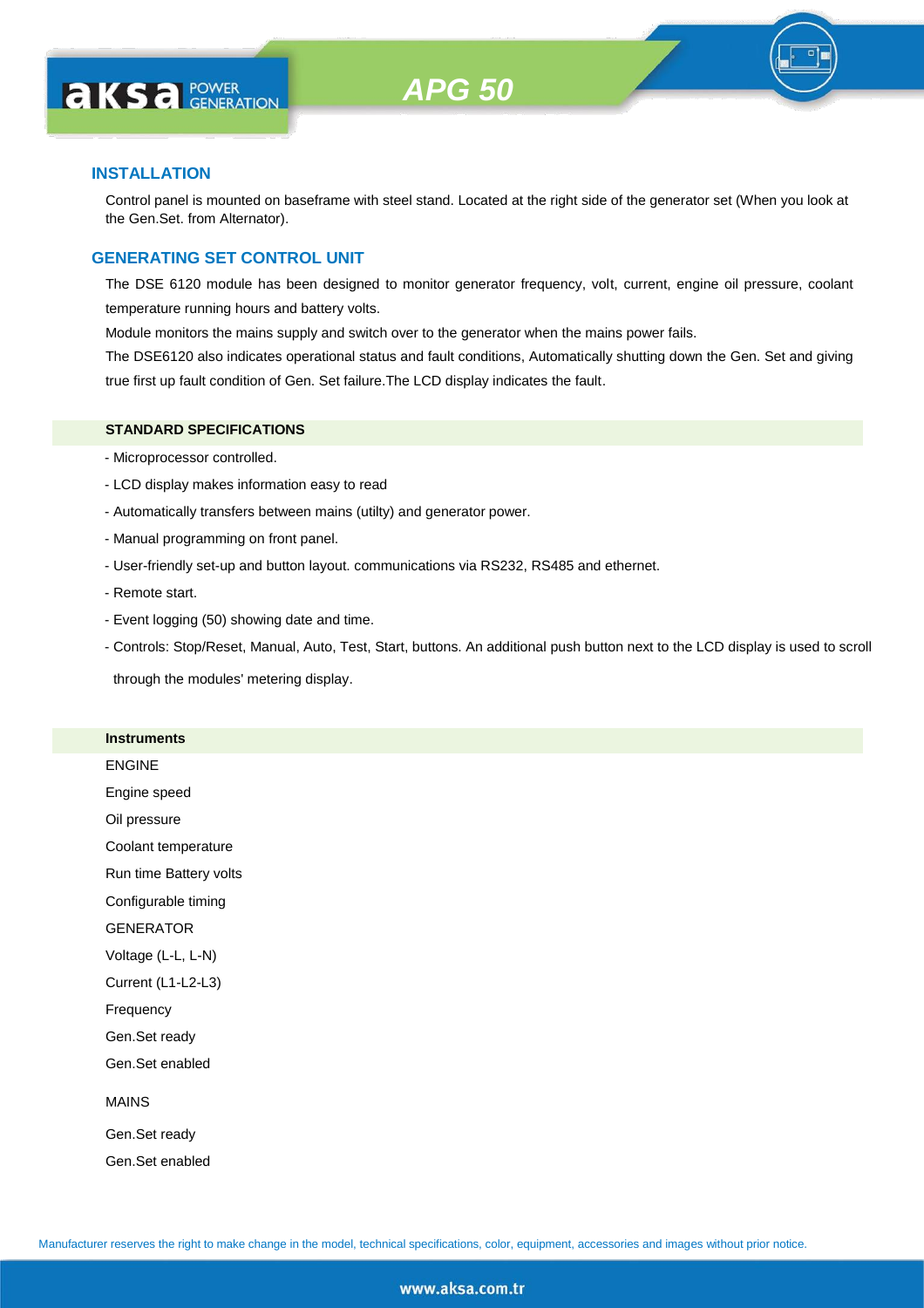



Charge failure

Battery Low/High voltage

Fail to stop

Low/High generator voltage

Under/over generator frequency

Over /Under speed

Low oil pressure

High coolant temperature.

#### SHUT DOWNS

Fail to start Emergency stop Low oil pressure

High coolant temperature

Over /Under speed

Under/Over generator frequency

Under/over generator voltage

Oil pressure sensor open

ELECTRICAL TRIP

Generator over current

# **Options**

Flexible sensor can be controlled with temperature, pressure, percentage (warning/shutdown/electrical trip) Local setting parameters and monitoring from PC to control module with USB connection (max 6 m)

### **Standards**

Elecrical Safety / EMC compatibility BS EN 60950 Electrical business equipment BS EN 61000-6-2 EMC immunity standard BS EN 61000-6-4 EMC emission standard

#### **STATIC BATTERY CHARGER**

Battery charger is manufactured with switching-mode and SMD technology and it has high efficincy.

Battery charger models' output V-I characteristic is very close to square and output is 5 amper, 13,8 V for 12 volt and 27,6 V for 24 V . Input 198 - 264 volt AC.

The charger is fitted with a protection diode across the output.

Charge fail output is available.

Connect charge fail relay coil between positive output and CF output.

They are equipped with RFI filter to reduce electrical noise radiated from the device

Galvanically isolated input and output typically 4kV for high reliability

Manufacturer reserves the right to make change in the model, technical specifications, color, equipment, accessories and images without prior notice.